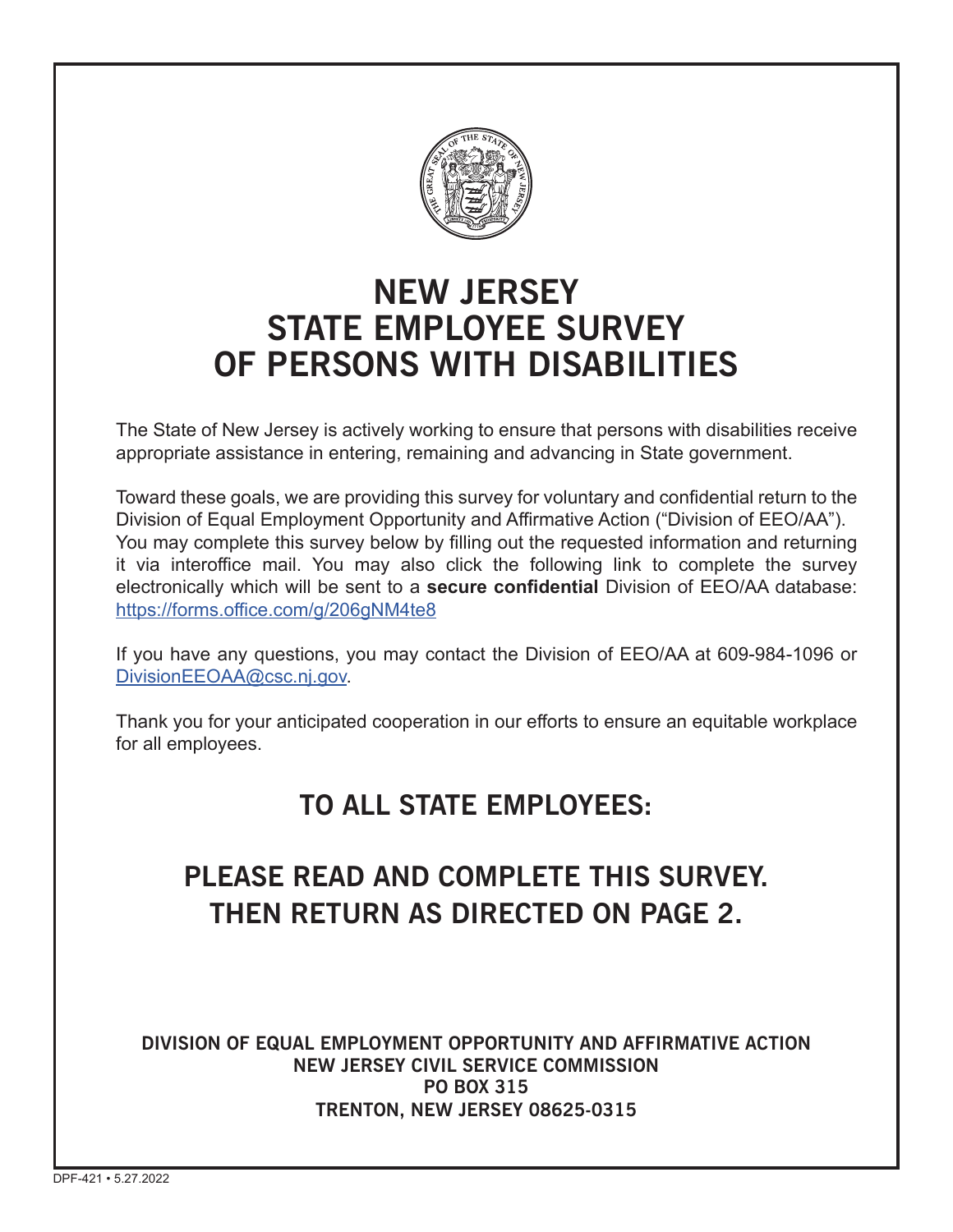### **INSTRUCTIONS**

The State of New Jersey needs YOUR help to determine how affirmative action can be taken to better meet the needs of State employees with disabilities which may affect their job. In order to accomplish this, we need information from ALL State government employees. Although you may not self-identify as a person with disabilities, you are still encouraged to complete this survey by answering question 1 only. Your participation in this survey will give our State government the necessary information to develop programs that will promote the hiring, advancement and retention of persons with disabilities. DO NOT write or type your name on this form. The information provided will be kept at the New Jersey Civil Service Commission and **will remain confidential**.

You do not have to provide any information on this survey if you do not wish to do so. However, we are required by State law to have affirmative action goals for the employment of persons with disabilities. The last four digits of your social security number and the nine digits of your employee ID number are requested on the survey in order to maintain statistics—numbers only, never names—on the progress New Jersey is making to ensure equal opportunity for persons with disabilities at all levels of government. The last four digits of your social security number and the nine digits of your employee ID number will be used to identify the agency for which you work and the general job category that you are in. Through the use of separate confidential files, your name will never be connected with this information.

Your voluntary cooperation in completing and returning this confidential survey will be appreciated.

### **HOW TO RETURN THIS FORM**

To ensure confidentiality, DO NOT give this survey to your supervisor. Please send it directly to the New Jersey Civil Service Commission. When the form is completed, fold on the dotted lines, and **return by mail**. If you use the Inter-Office mail system, just staple this form closed, it will serve as your envelope. Otherwise, use a regular agency or blank envelope, seal the envelope, and return to the address found below, using the State postage system.

> **Civil Service Commission Division of Equal Employment Opportunity and Affirmative Action Employee Survey of Persons with Disabilities PO BOX 315 Trenton, New Jersey 08625-0315**

#### **PLEASE RETURN AS SOON AS POSSIBLE**

The information requested is authorized by the U.S. Rehabilitation Act of 1973 and *N.J.S.A.* 11A: 7-1, *et seq.*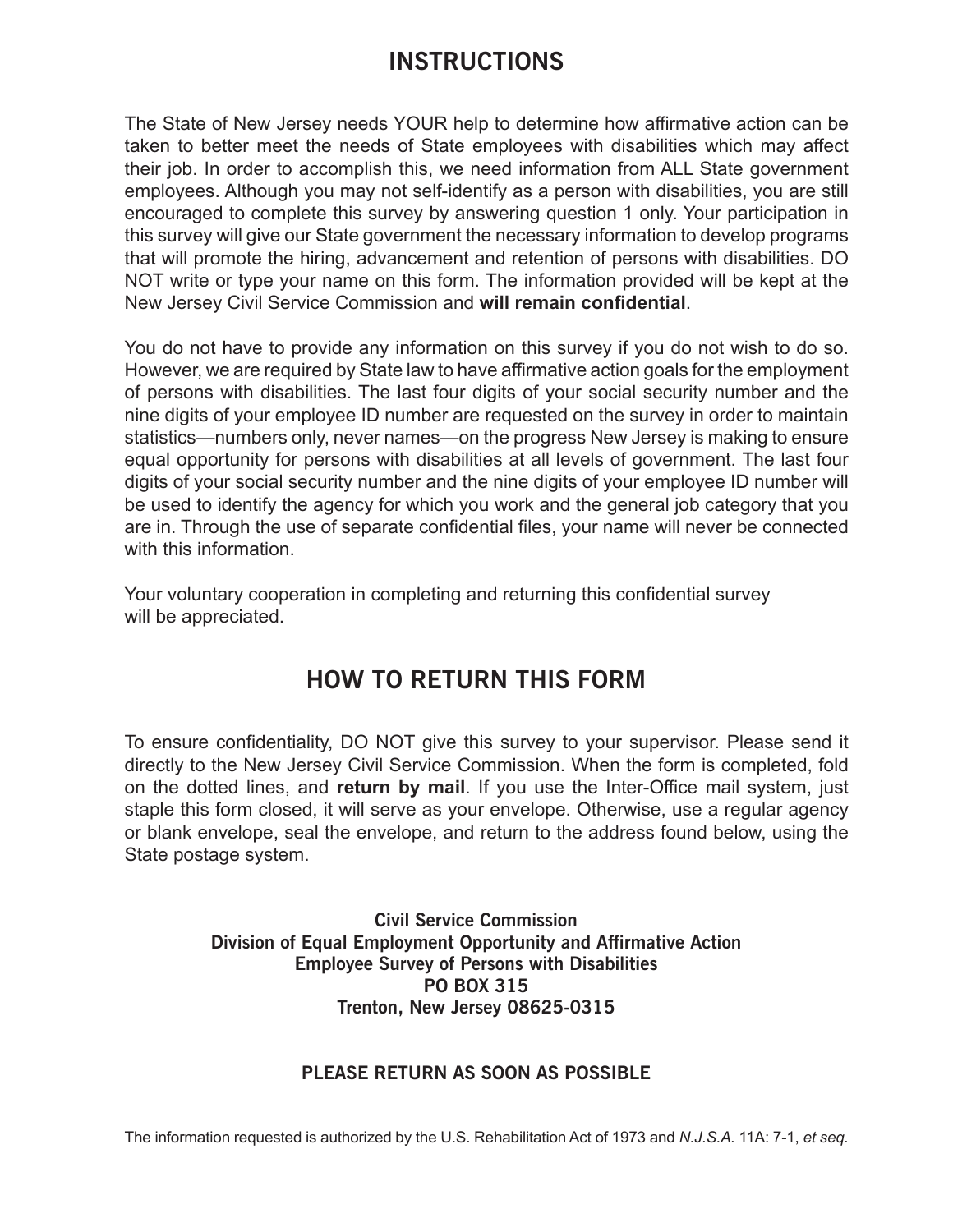|                |        | <b>Civil Service Commission</b><br>Division of Equal Employment Opportunity and Affirmative Action<br><b>PO BOX 315</b><br>Trenton, New Jersey 08625-0315                   |
|----------------|--------|-----------------------------------------------------------------------------------------------------------------------------------------------------------------------------|
|                | YES O  | Is this the first time you are completing the New Jersey Employee Survey of Persons with Disabilities?<br><b>NO</b>                                                         |
|                |        | <b>LAST FOUR DIGITS OF YOUR SOCIAL SECURITY NUMBER:</b><br>DATE:                                                                                                            |
|                |        | <b>EMPLOYEE ID NUMBER:</b>                                                                                                                                                  |
| $1_{-}$        |        | <b>DO YOU HAVE A DISABILITY?</b>                                                                                                                                            |
|                | $\Box$ | STOP HERE   AND RETURN THIS SURVEY AS DIRECTED.<br>IF NO, PLEASE<br><b>NO</b>                                                                                               |
|                | $\Box$ | YES IF YES, PLEASE CHECK ANY OF THE FOLLOWING WHICH APPLY TO YOU.                                                                                                           |
| 2.             | $\Box$ | <b>BLINDNESS/VISUAL IMPAIRMENT</b> (such as blindness, blindness in one eye, uncorrectable restricted<br>vision, etc.)                                                      |
| 3 <sub>1</sub> | $\Box$ | <b>DEAFNESS/HEARING IMPAIRMENT</b> (such as deafness, limited hearing, use of hearing aid, etc)                                                                             |
| 4.             | $\Box$ | <b>ORTHOPEDIC DISABILITY</b> (such as limited use of limbs, one or more limbs missing; problems with hips,<br>back, pelvis, or other bone structure, etc.)                  |
| 5.             | $\Box$ | HEART OR CIRCULATION DISABILITY (such as heart disease, stroke, hypertension, etc.)                                                                                         |
| 6.             | $\Box$ | <b>NEUROLOGICAL DISABILITY</b> (such as cerebral palsy, multiple sclerosis, mental retardation,<br>learning disability, epilepsy, convulsions, etc.)                        |
| 7.             | $\Box$ | RESPIRATORY DISABILITY (such as tuberculosis, emphysema, asthma, etc.)                                                                                                      |
| 8.             | $\Box$ | <b>SPEECH IMPAIRMENT</b> (such as inability to speak, or speak clearly)                                                                                                     |
| 9.             | $\Box$ | <b>EMOTIONAL OR PSYCHIATRIC DISABILITY</b> (such as anxiety, nervous breakdown, depression, etc.)                                                                           |
| 10.            | $\Box$ | <b>OTHER DISABILITIES</b> (such as diabetes, kidney problems, cancer, facial disfigurement,<br>history of alcohol/drug abuse, immunodeficiency virus [HIV infection], etc.) |
|                |        |                                                                                                                                                                             |

- - - - - - - - - - - - - - - - - - - - - - - - - - - - - - - - - - CUT ALONG THIS LINE BEFORE MAILING - - - - - - - - - - - - - - - - - - - - - - - - - - - - - - - - - - - - - - - - - - - -

CUT ALONG THIS LINE BEFORE MAILING

**IF YOU CHECKED ANY OF THE DISABILITY GROUPS ABOVE, ITEMS 2 TO 10 AND YOU NEED A JOB RELATED ACCOMMODATION FOR YOUR DISABILITY, YOU SHOULD FIRST CONTACT YOUR HUMAN RESOURCE OFFICE. IF YOU HAVE ANY QUESTIONS OR PROBLEMS WITH RECEIVING THE ACCOMMODATION, YOU SHOULD CONTACT YOUR EQUAL EMPLOYMENT OPPORTUNITY OFFICER.**